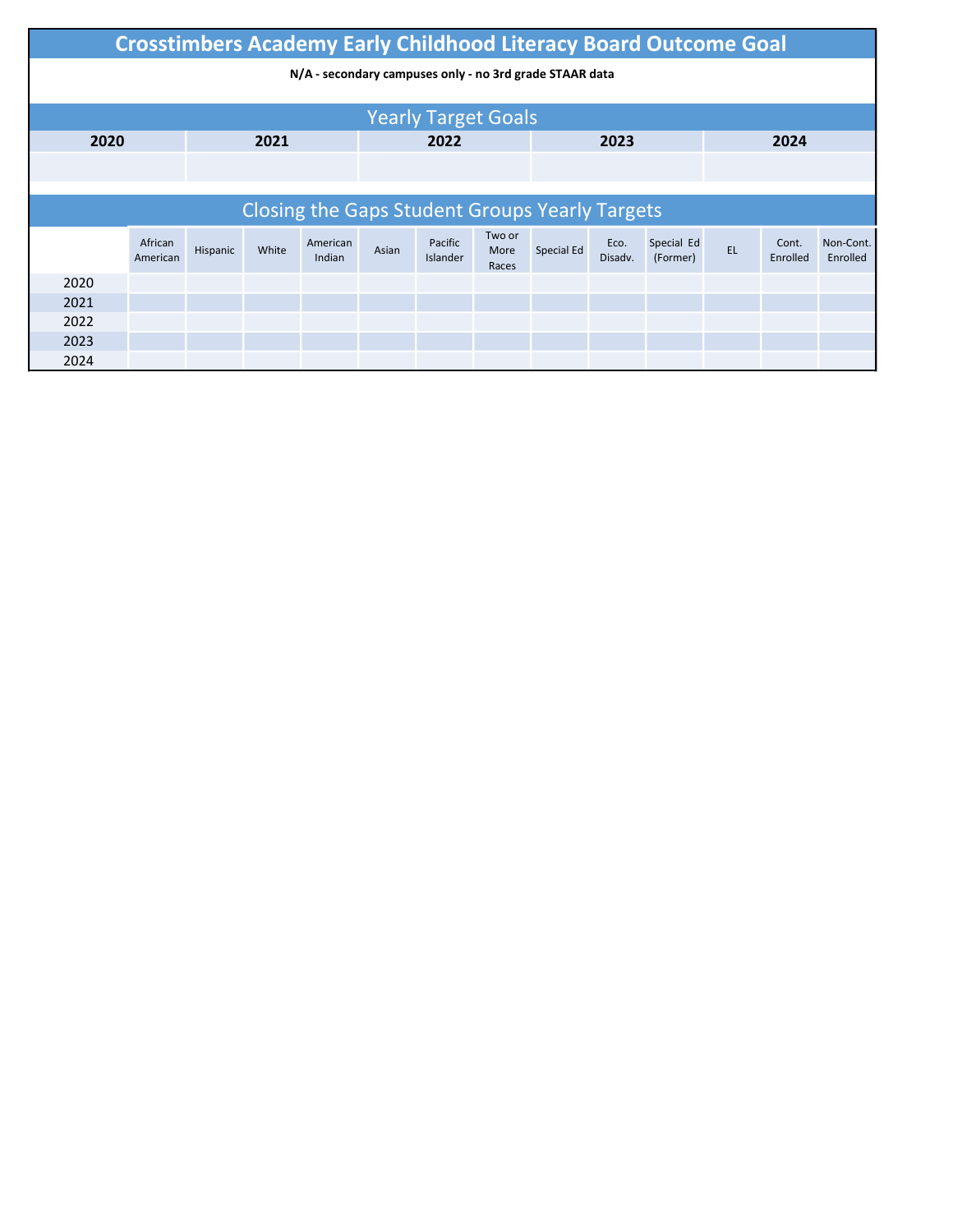| <b>Early Childhood Literacy Progress Measure 1</b> |                            |  |  |  |  |  |  |  |
|----------------------------------------------------|----------------------------|--|--|--|--|--|--|--|
| N/A - secondary campuses only                      |                            |  |  |  |  |  |  |  |
|                                                    | <b>Yearly Target Goals</b> |  |  |  |  |  |  |  |
| 2020<br>2022<br>2023<br>2024<br>2021               |                            |  |  |  |  |  |  |  |
|                                                    |                            |  |  |  |  |  |  |  |

| <b>Early Childhood Literacy Progress Measure 2</b> |                            |  |  |  |  |  |  |  |
|----------------------------------------------------|----------------------------|--|--|--|--|--|--|--|
| N/A - secondary campuses only                      |                            |  |  |  |  |  |  |  |
|                                                    | <b>Yearly Target Goals</b> |  |  |  |  |  |  |  |
| 2020<br>2022<br>2024<br>2021<br>2023               |                            |  |  |  |  |  |  |  |
|                                                    |                            |  |  |  |  |  |  |  |

| <b>Early Childhood Literacy Progress Measure 3</b> |  |                            |  |  |  |  |  |
|----------------------------------------------------|--|----------------------------|--|--|--|--|--|
| N/A - secondary campuses only                      |  |                            |  |  |  |  |  |
|                                                    |  | <b>Yearly Target Goals</b> |  |  |  |  |  |
| 2020<br>2021<br>2023<br>2024<br>2022               |  |                            |  |  |  |  |  |
|                                                    |  |                            |  |  |  |  |  |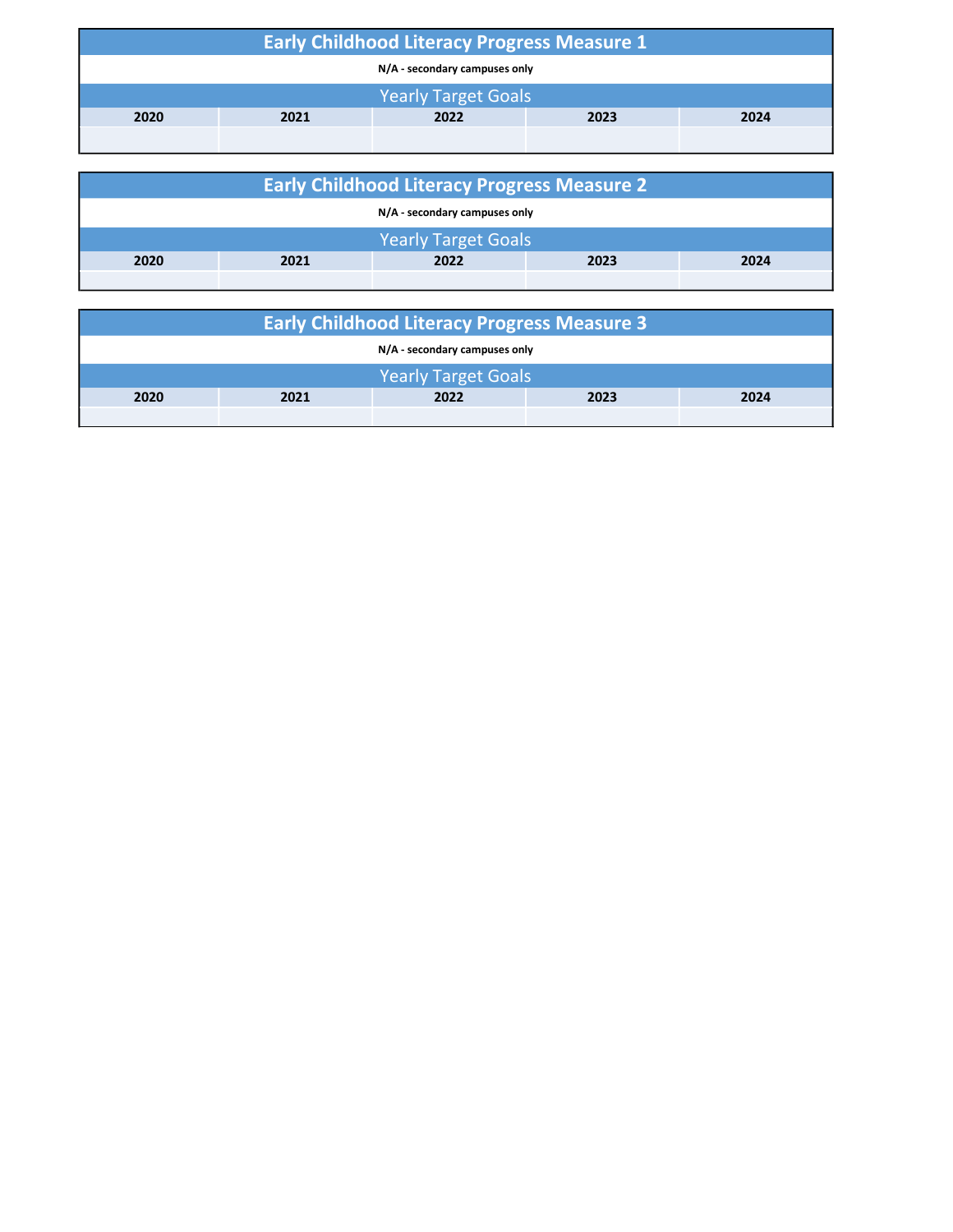| <b>Early Childhood Literacy Plan Campus Goal</b> |                            |  |  |  |  |  |  |  |
|--------------------------------------------------|----------------------------|--|--|--|--|--|--|--|
| N/A - secondary campuses only                    |                            |  |  |  |  |  |  |  |
|                                                  | <b>Yearly Target Goals</b> |  |  |  |  |  |  |  |
| 2021<br>2022<br>2020<br>2023<br>2024             |                            |  |  |  |  |  |  |  |
|                                                  |                            |  |  |  |  |  |  |  |

| <b>Early Childhood Literacy Progress Measure 1</b> |                               |                            |  |  |  |  |  |  |
|----------------------------------------------------|-------------------------------|----------------------------|--|--|--|--|--|--|
|                                                    | N/A - secondary campuses only |                            |  |  |  |  |  |  |
|                                                    |                               | <b>Yearly Target Goals</b> |  |  |  |  |  |  |
| 2020<br>2023<br>2022<br>2024<br>2021               |                               |                            |  |  |  |  |  |  |
|                                                    |                               |                            |  |  |  |  |  |  |

| <b>Early Childhood Literacy Progress Measure 2</b> |  |                            |  |  |  |  |  |  |
|----------------------------------------------------|--|----------------------------|--|--|--|--|--|--|
| N/A - secondary campuses only                      |  |                            |  |  |  |  |  |  |
|                                                    |  | <b>Yearly Target Goals</b> |  |  |  |  |  |  |
| 2020<br>2022<br>2021<br>2023<br>2024               |  |                            |  |  |  |  |  |  |
|                                                    |  |                            |  |  |  |  |  |  |

| <b>Early Childhood Literacy Progress Measure 3</b> |  |                            |  |  |  |  |  |  |  |
|----------------------------------------------------|--|----------------------------|--|--|--|--|--|--|--|
| N/A - secondary campuses only                      |  |                            |  |  |  |  |  |  |  |
|                                                    |  | <b>Yearly Target Goals</b> |  |  |  |  |  |  |  |
| 2020<br>2022<br>2021<br>2023<br>2024               |  |                            |  |  |  |  |  |  |  |
|                                                    |  |                            |  |  |  |  |  |  |  |

| <b>EC Literacy Targeted Professional Development Plan</b> |  |
|-----------------------------------------------------------|--|
| N/A - secondary campuses only                             |  |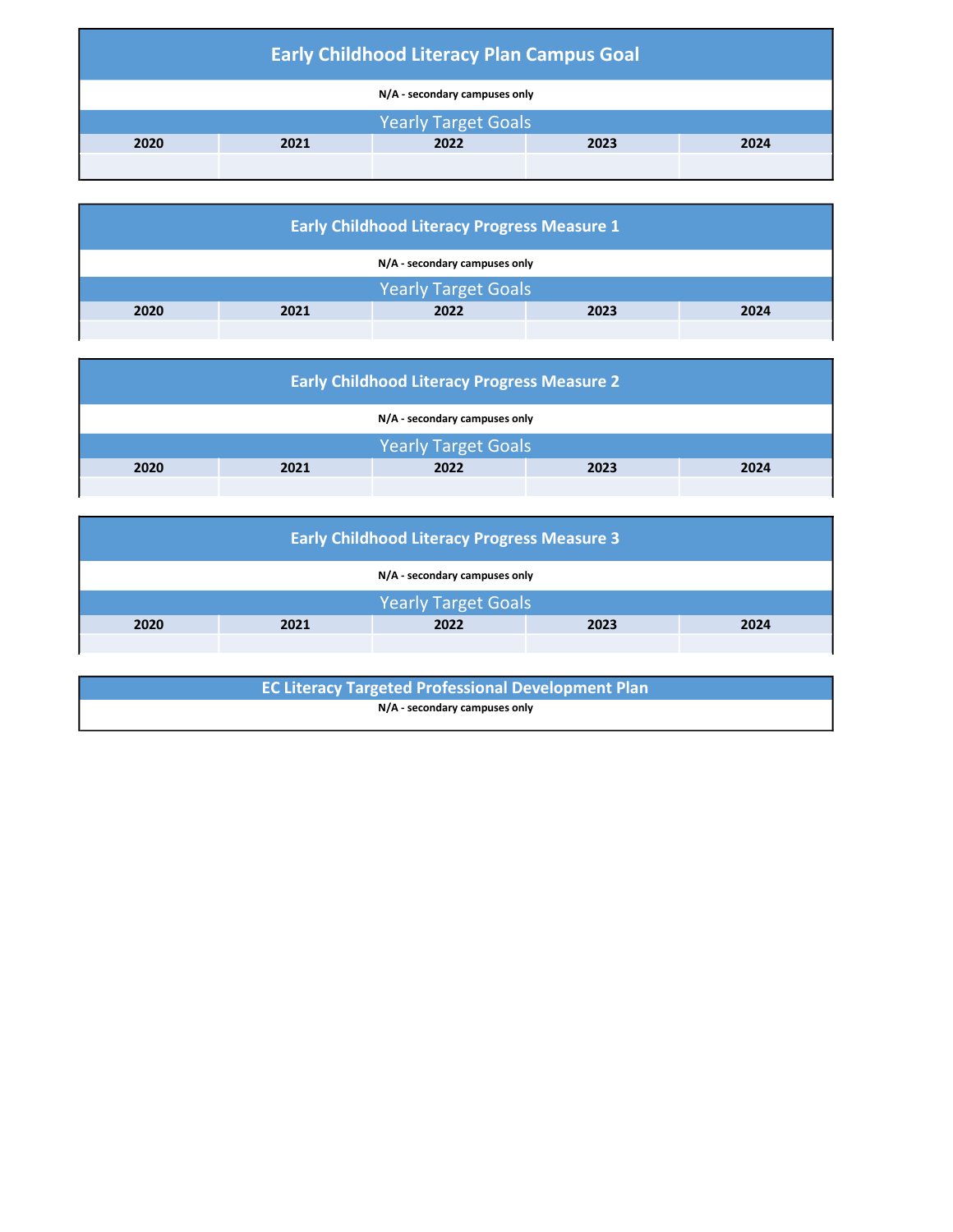|      | <b>Crosstimbers Academy Early Childhood Math Board Outcome Goal</b> |          |       |                                                |       |                            |                         |            |                 |                        |           |                   |                       |
|------|---------------------------------------------------------------------|----------|-------|------------------------------------------------|-------|----------------------------|-------------------------|------------|-----------------|------------------------|-----------|-------------------|-----------------------|
|      | N/A - secondary campuses only - no 3rd grade STAAR data             |          |       |                                                |       |                            |                         |            |                 |                        |           |                   |                       |
|      |                                                                     |          |       |                                                |       |                            |                         |            |                 |                        |           |                   |                       |
|      |                                                                     |          |       |                                                |       | <b>Yearly Target Goals</b> |                         |            |                 |                        |           |                   |                       |
| 2020 |                                                                     |          | 2021  |                                                |       | 2022                       |                         |            | 2023            |                        |           | 2024              |                       |
|      |                                                                     |          |       |                                                |       |                            |                         |            |                 |                        |           |                   |                       |
|      |                                                                     |          |       |                                                |       |                            |                         |            |                 |                        |           |                   |                       |
|      |                                                                     |          |       | Closing the Gaps Student Groups Yearly Targets |       |                            |                         |            |                 |                        |           |                   |                       |
|      | African<br>American                                                 | Hispanic | White | American<br>Indian                             | Asian | Pacific<br>Islander        | Two or<br>More<br>Races | Special Ed | Eco.<br>Disadv. | Special Ed<br>(Former) | <b>EL</b> | Cont.<br>Enrolled | Non-Cont.<br>Enrolled |
| 2020 |                                                                     |          |       |                                                |       |                            |                         |            |                 |                        |           |                   |                       |
| 2021 |                                                                     |          |       |                                                |       |                            |                         |            |                 |                        |           |                   |                       |
| 2022 |                                                                     |          |       |                                                |       |                            |                         |            |                 |                        |           |                   |                       |
| 2023 |                                                                     |          |       |                                                |       |                            |                         |            |                 |                        |           |                   |                       |
| 2024 |                                                                     |          |       |                                                |       |                            |                         |            |                 |                        |           |                   |                       |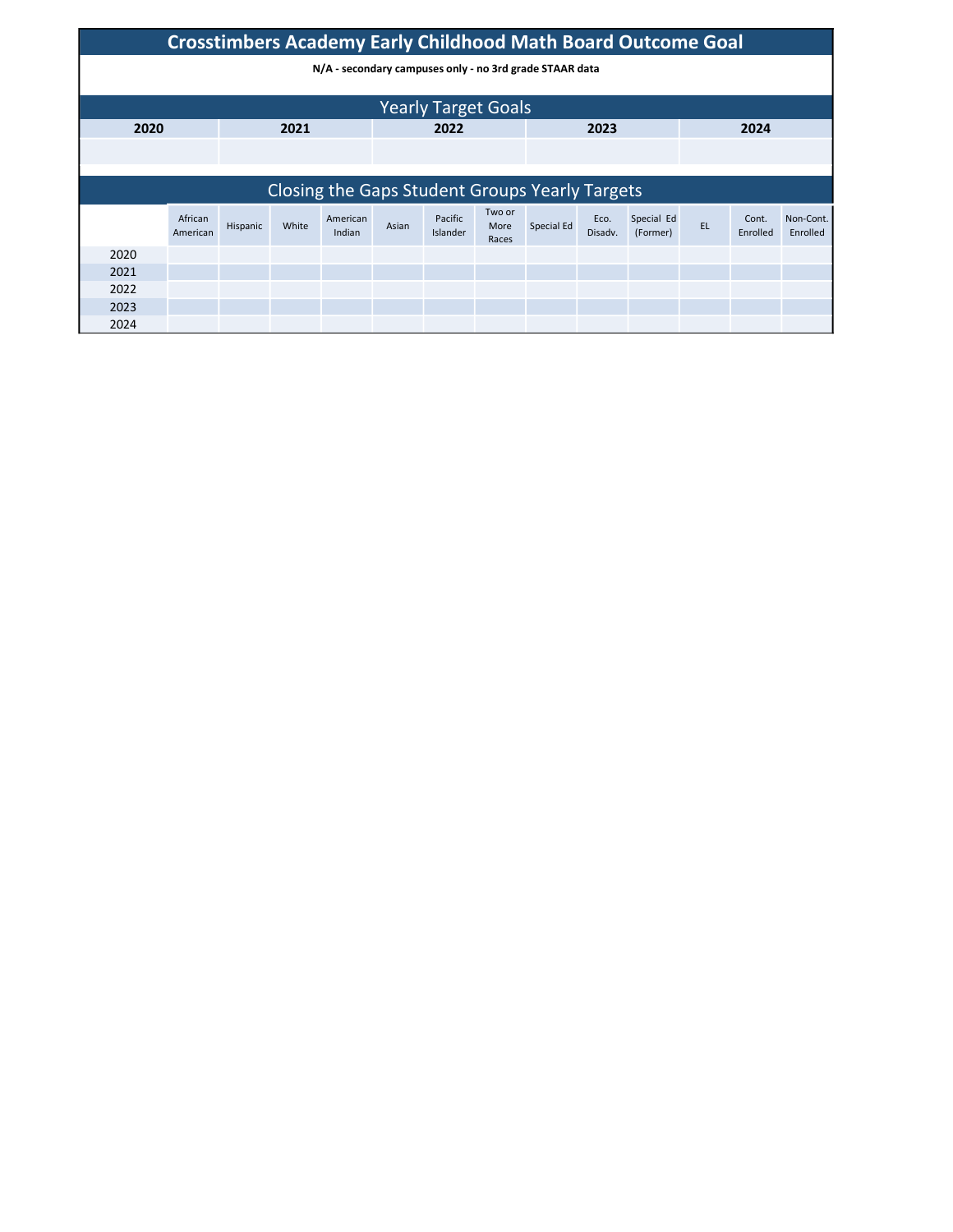| <b>Early Childhood Math Progress Measure 1</b> |                              |  |  |  |  |  |  |
|------------------------------------------------|------------------------------|--|--|--|--|--|--|
| N/A - secondary campuses only                  |                              |  |  |  |  |  |  |
|                                                | <b>Yearly Target Goals</b>   |  |  |  |  |  |  |
| 2020                                           | 2022<br>2021<br>2023<br>2024 |  |  |  |  |  |  |
|                                                |                              |  |  |  |  |  |  |

| <b>Early Childhood Math Progress Measure 2</b> |                            |  |  |  |  |  |  |  |
|------------------------------------------------|----------------------------|--|--|--|--|--|--|--|
| N/A - secondary campuses only                  |                            |  |  |  |  |  |  |  |
|                                                | <b>Yearly Target Goals</b> |  |  |  |  |  |  |  |
| 2021<br>2022<br>2020<br>2023<br>2024           |                            |  |  |  |  |  |  |  |
|                                                |                            |  |  |  |  |  |  |  |

| <b>Early Childhood Math Progress Measure 3</b> |                               |                            |  |  |  |  |  |  |  |  |  |
|------------------------------------------------|-------------------------------|----------------------------|--|--|--|--|--|--|--|--|--|
|                                                | N/A - secondary campuses only |                            |  |  |  |  |  |  |  |  |  |
|                                                |                               | <b>Yearly Target Goals</b> |  |  |  |  |  |  |  |  |  |
| 2020<br>2022<br>2021<br>2023<br>2024           |                               |                            |  |  |  |  |  |  |  |  |  |
|                                                |                               |                            |  |  |  |  |  |  |  |  |  |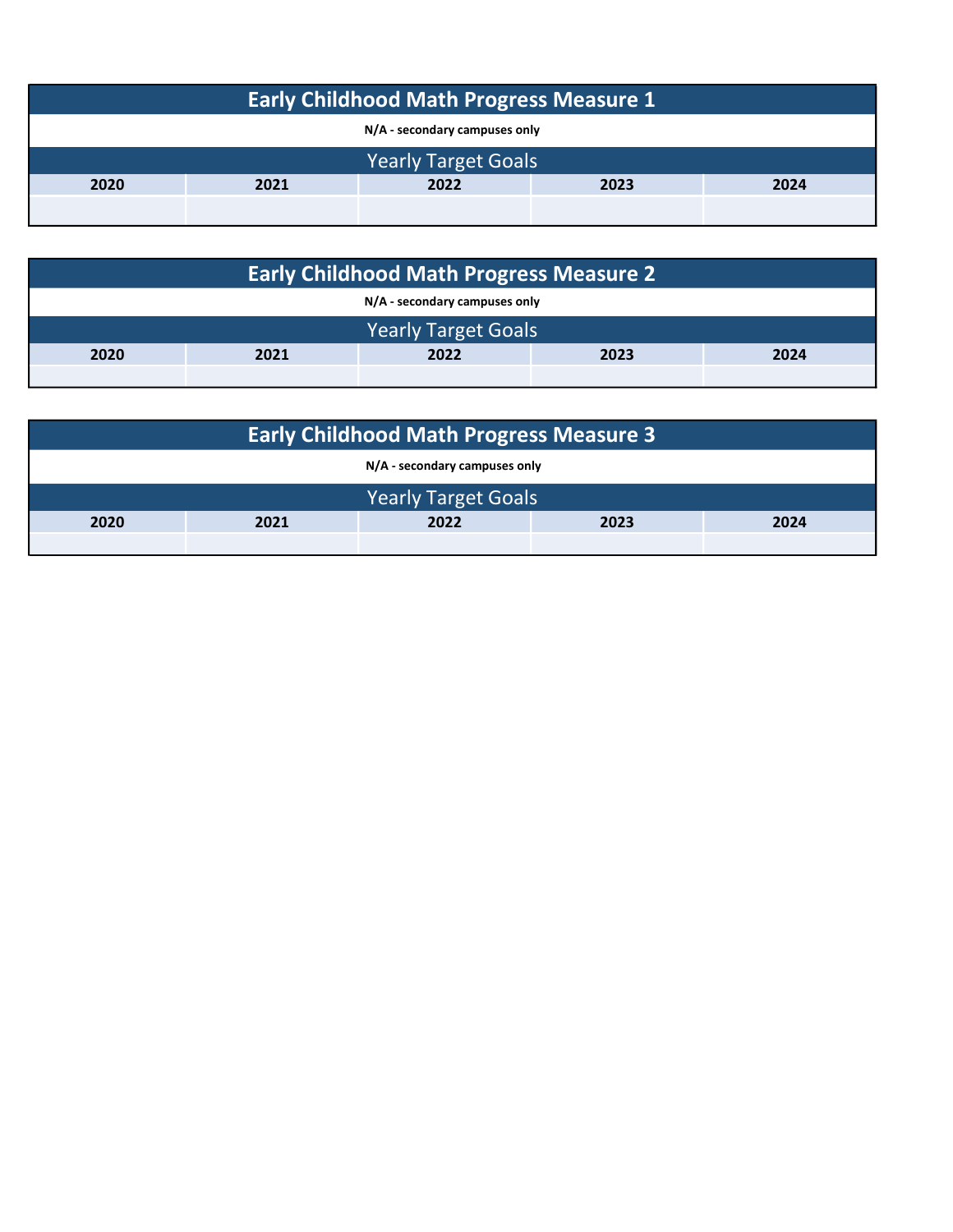| <b>Early Childhood Math Plan Campus Goal</b> |      |                               |      |      |  |  |  |  |  |  |  |  |
|----------------------------------------------|------|-------------------------------|------|------|--|--|--|--|--|--|--|--|
|                                              |      | N/A - secondary campuses only |      |      |  |  |  |  |  |  |  |  |
|                                              |      | <b>Yearly Target Goals</b>    |      |      |  |  |  |  |  |  |  |  |
| 2020                                         | 2021 | 2022                          | 2023 | 2024 |  |  |  |  |  |  |  |  |
|                                              |      |                               |      |      |  |  |  |  |  |  |  |  |
|                                              |      |                               |      |      |  |  |  |  |  |  |  |  |

| <b>Early Childhood Math Progress Measure 1</b> |  |                               |  |  |  |  |  |  |  |  |  |  |
|------------------------------------------------|--|-------------------------------|--|--|--|--|--|--|--|--|--|--|
|                                                |  | N/A - secondary campuses only |  |  |  |  |  |  |  |  |  |  |
|                                                |  | <b>Yearly Target Goals</b>    |  |  |  |  |  |  |  |  |  |  |
| 2020<br>2022<br>2023<br>2024<br>2021           |  |                               |  |  |  |  |  |  |  |  |  |  |
|                                                |  |                               |  |  |  |  |  |  |  |  |  |  |

| <b>Early Childhood Math Progress Measure 2</b> |  |                               |  |  |  |  |  |  |  |  |  |
|------------------------------------------------|--|-------------------------------|--|--|--|--|--|--|--|--|--|
|                                                |  | N/A - secondary campuses only |  |  |  |  |  |  |  |  |  |
|                                                |  | <b>Yearly Target Goals</b>    |  |  |  |  |  |  |  |  |  |
| 2020<br>2022<br>2023<br>2024<br>2021           |  |                               |  |  |  |  |  |  |  |  |  |
|                                                |  |                               |  |  |  |  |  |  |  |  |  |

| <b>Early Childhood Math Progress Measure 3</b> |      |                               |      |      |  |  |  |  |  |  |  |  |
|------------------------------------------------|------|-------------------------------|------|------|--|--|--|--|--|--|--|--|
|                                                |      | N/A - secondary campuses only |      |      |  |  |  |  |  |  |  |  |
|                                                |      | <b>Yearly Target Goals</b>    |      |      |  |  |  |  |  |  |  |  |
| 2020                                           | 2021 | 2022                          | 2023 | 2024 |  |  |  |  |  |  |  |  |
| XX%<br>$XX\%$<br>XX%<br>XX%<br>XX%             |      |                               |      |      |  |  |  |  |  |  |  |  |

# EC Math Targeted Professional Development Plan

N/A - secondary campuses only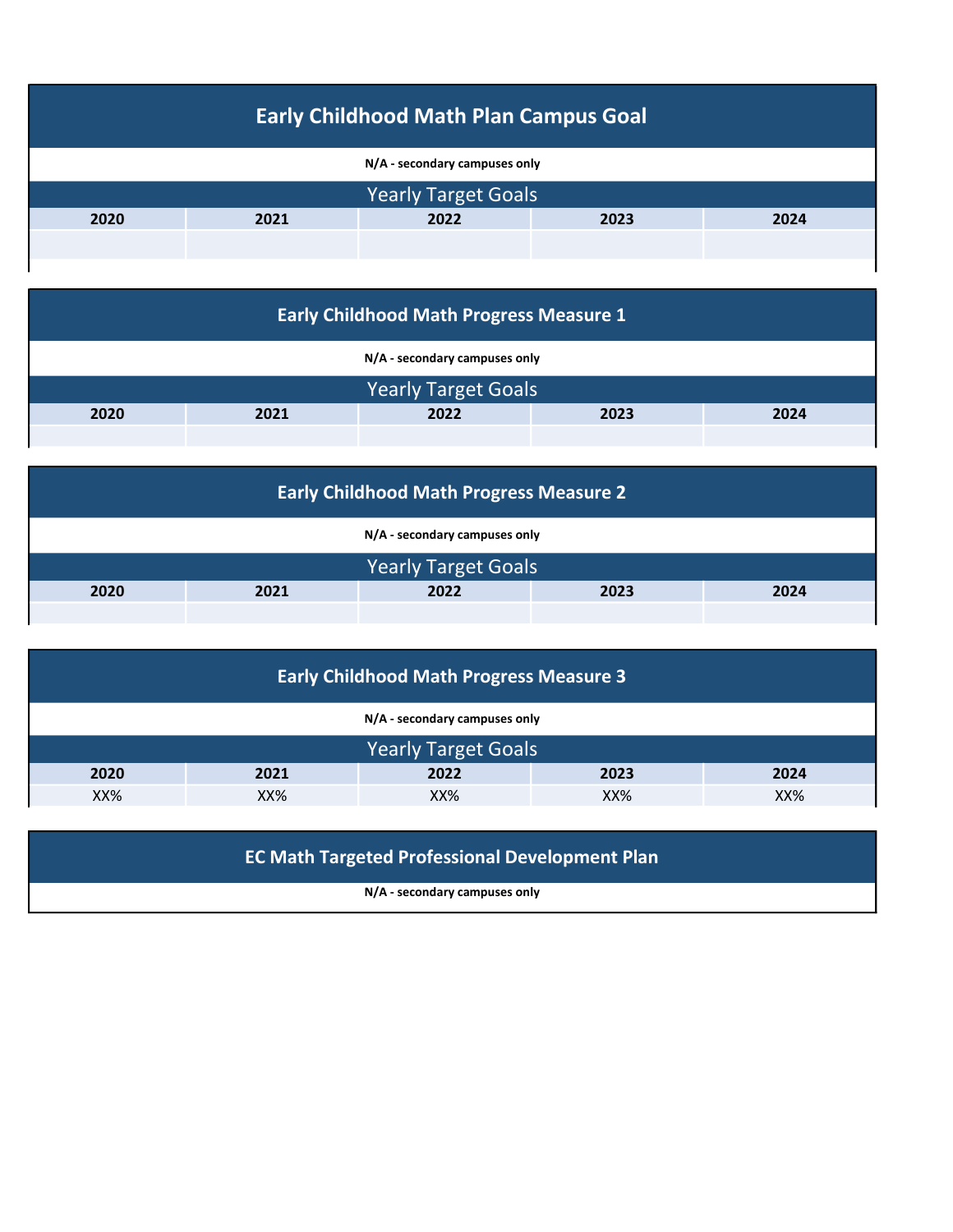|                                                                                                           | <b>Crosstimbers Academy CCMR Board Outcome Goal</b>   |          |       |                    |       |                            |                         |            |                 |                        |    |                   |                       |
|-----------------------------------------------------------------------------------------------------------|-------------------------------------------------------|----------|-------|--------------------|-------|----------------------------|-------------------------|------------|-----------------|------------------------|----|-------------------|-----------------------|
| The percentage of graduates that meet the criteria for CCMR will increase from 15% to 27% by August 2024. |                                                       |          |       |                    |       |                            |                         |            |                 |                        |    |                   |                       |
| <b>Yearly Target Goals</b>                                                                                |                                                       |          |       |                    |       |                            |                         |            |                 |                        |    |                   |                       |
|                                                                                                           | 2020*<br>$2021*$<br>2022<br>2023<br>2024              |          |       |                    |       |                            |                         |            |                 |                        |    |                   |                       |
| 15%                                                                                                       | 18%<br>24%<br>21%<br>27%                              |          |       |                    |       |                            |                         |            |                 |                        |    |                   |                       |
|                                                                                                           |                                                       |          |       |                    |       |                            |                         |            |                 |                        |    |                   |                       |
|                                                                                                           | <b>Closing the Gaps Student Groups Yearly Targets</b> |          |       |                    |       |                            |                         |            |                 |                        |    |                   |                       |
|                                                                                                           | African<br>American                                   | Hispanic | White | American<br>Indian | Asian | Pacific<br><b>Islander</b> | Two or<br>More<br>Races | Special Ed | Eco.<br>Disadv. | Special Ed<br>(Former) | EL | Cont.<br>Enrolled | Non-Cont.<br>Enrolled |
| $2020*$                                                                                                   |                                                       |          | 16%   |                    |       |                            |                         |            | 25%             |                        |    |                   |                       |
| $2021*$                                                                                                   |                                                       |          | 19%   |                    |       |                            |                         |            | 28%             |                        |    |                   |                       |
| 2022                                                                                                      |                                                       |          | 22%   |                    |       |                            |                         |            | 31%             |                        |    |                   |                       |
| 2023                                                                                                      |                                                       |          | 25%   |                    |       |                            |                         |            | 34%             |                        |    |                   |                       |
| 2024                                                                                                      |                                                       |          | 28%   |                    |       |                            |                         |            | 37%             |                        |    |                   |                       |

\* covid-19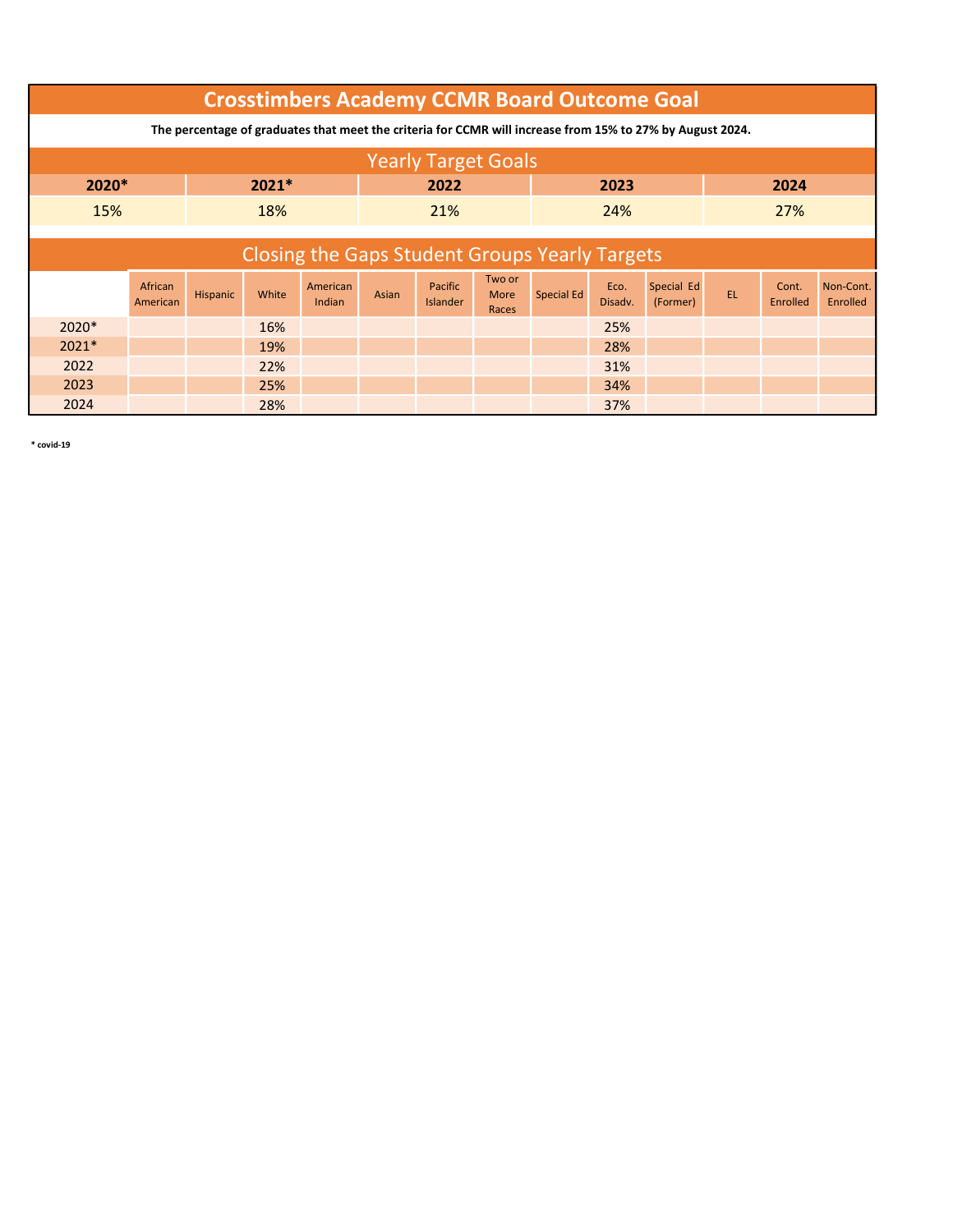|         | <b>Crosstimbers Academy CCMR Progress Measure 1</b>                                                                                          |          |       |                    |       |                                   |                       |            |                 |                        |    |                   |                       |  |
|---------|----------------------------------------------------------------------------------------------------------------------------------------------|----------|-------|--------------------|-------|-----------------------------------|-----------------------|------------|-----------------|------------------------|----|-------------------|-----------------------|--|
|         | The percentage of graduates meeting college ready TSI Criteria in English Language Arts will increase from 23% (2019) to 35% by August 2024. |          |       |                    |       |                                   |                       |            |                 |                        |    |                   |                       |  |
|         | <b>Yearly Target Goals</b>                                                                                                                   |          |       |                    |       |                                   |                       |            |                 |                        |    |                   |                       |  |
|         | 2020*<br>$2021*$<br>2022<br>2024<br>2023                                                                                                     |          |       |                    |       |                                   |                       |            |                 |                        |    |                   |                       |  |
| 23%     | 26%<br>32%<br>35%<br>29%                                                                                                                     |          |       |                    |       |                                   |                       |            |                 |                        |    |                   |                       |  |
|         | <b>Closing the Gaps Student Groups Yearly Targets</b>                                                                                        |          |       |                    |       |                                   |                       |            |                 |                        |    |                   |                       |  |
|         | African<br>American                                                                                                                          | Hispanic | White | American<br>Indian | Asian | <b>Pacific</b><br><b>Islander</b> | Two or<br><b>More</b> | Special Ed | Eco.<br>Disadv. | Special Ed<br>(Former) | EL | Cont.<br>Enrolled | Non-Cont.<br>Enrolled |  |
| $2020*$ |                                                                                                                                              |          | 24%   |                    |       |                                   |                       |            | 19%             |                        |    |                   |                       |  |
| $2021*$ |                                                                                                                                              |          | 27%   |                    |       |                                   |                       |            | 22%             |                        |    |                   |                       |  |
| 2022    |                                                                                                                                              |          | 30%   |                    |       |                                   |                       |            | 25%             |                        |    |                   |                       |  |
| 2023    |                                                                                                                                              |          | 33%   |                    |       |                                   |                       |            | 28%             |                        |    |                   |                       |  |
| 2024    |                                                                                                                                              |          | 36%   |                    |       |                                   |                       |            | 31%             |                        |    |                   |                       |  |

### Crosstimbers Academy CCMR Progress Measure 2

The percentage of graduates meeting college ready TSI Criteria in Mathematics will increase from 10% (2019) to 22% by August 2024.

|                                                              |                     |          |         |                    |       | <b>Yearly Target Goals</b> |                                |                   |                 |                        |      |                   |                       |
|--------------------------------------------------------------|---------------------|----------|---------|--------------------|-------|----------------------------|--------------------------------|-------------------|-----------------|------------------------|------|-------------------|-----------------------|
| 2020*                                                        |                     |          | $2021*$ |                    |       | 2022                       |                                |                   | 2023            |                        | 2024 |                   |                       |
| 10%                                                          |                     |          | 13%     |                    |       | 16%                        |                                |                   | 19%             |                        |      |                   |                       |
| 22%<br><b>Closing the Gaps Student Groups Yearly Targets</b> |                     |          |         |                    |       |                            |                                |                   |                 |                        |      |                   |                       |
|                                                              | African<br>American | Hispanic | White   | American<br>Indian | Asian | Pacific<br><b>Islander</b> | Two or<br><b>More</b><br>Races | <b>Special Ed</b> | Eco.<br>Disadv. | Special Ed<br>(Former) | EL   | Cont.<br>Enrolled | Non-Cont.<br>Enrolled |
| 2020*                                                        |                     |          | 10%     |                    |       |                            |                                |                   | 6%              |                        |      |                   |                       |
| 2021*                                                        |                     |          | 13%     |                    |       |                            |                                |                   | 9%              |                        |      |                   |                       |
| 2022                                                         |                     |          | 16%     |                    |       |                            |                                |                   | 12%             |                        |      |                   |                       |
| 2023                                                         |                     |          | 19%     |                    |       |                            |                                |                   | 15%             |                        |      |                   |                       |
| 2024                                                         |                     |          | 22%     |                    |       |                            |                                |                   | 18%             |                        |      |                   |                       |

#### Crosstimbers Academy CCMR Progress Measure 3

The percentage of graduates meeting college ready TSI Criteria in both ELA & Math will increase from 10% (2019) to 22% by August 2024.

|                                                              |                     |          |         |                    |       | <b>Yearly Target Goals</b> |                         |            |                 |                        |           |                   |                       |
|--------------------------------------------------------------|---------------------|----------|---------|--------------------|-------|----------------------------|-------------------------|------------|-----------------|------------------------|-----------|-------------------|-----------------------|
| 2020*                                                        |                     |          | $2021*$ |                    |       | 2022                       |                         |            | 2023            |                        |           | 2024              |                       |
| 10%                                                          |                     |          | 13%     |                    |       | 16%                        |                         |            | 19%             |                        |           |                   |                       |
| 22%<br><b>Closing the Gaps Student Groups Yearly Targets</b> |                     |          |         |                    |       |                            |                         |            |                 |                        |           |                   |                       |
|                                                              | African<br>American | Hispanic | White   | American<br>Indian | Asian | Pacific<br><b>Islander</b> | Two or<br>More<br>Races | Special Ed | Eco.<br>Disadv. | Special Ed<br>(Former) | <b>EL</b> | Cont.<br>Enrolled | Non-Cont.<br>Enrolled |
| 2020*                                                        |                     |          | 10%     |                    |       |                            |                         |            | 6%              |                        |           |                   |                       |
| $2021*$                                                      |                     |          | 13%     |                    |       |                            |                         |            | 9%              |                        |           |                   |                       |
| 2022                                                         |                     |          | 16%     |                    |       |                            |                         |            | 12%             |                        |           |                   |                       |
| 2023                                                         |                     |          | 19%     |                    |       |                            |                         |            | 15%             |                        |           |                   |                       |
| 2024                                                         |                     |          | 22%     |                    |       |                            |                         |            | 18%             |                        |           |                   |                       |

\* covid-19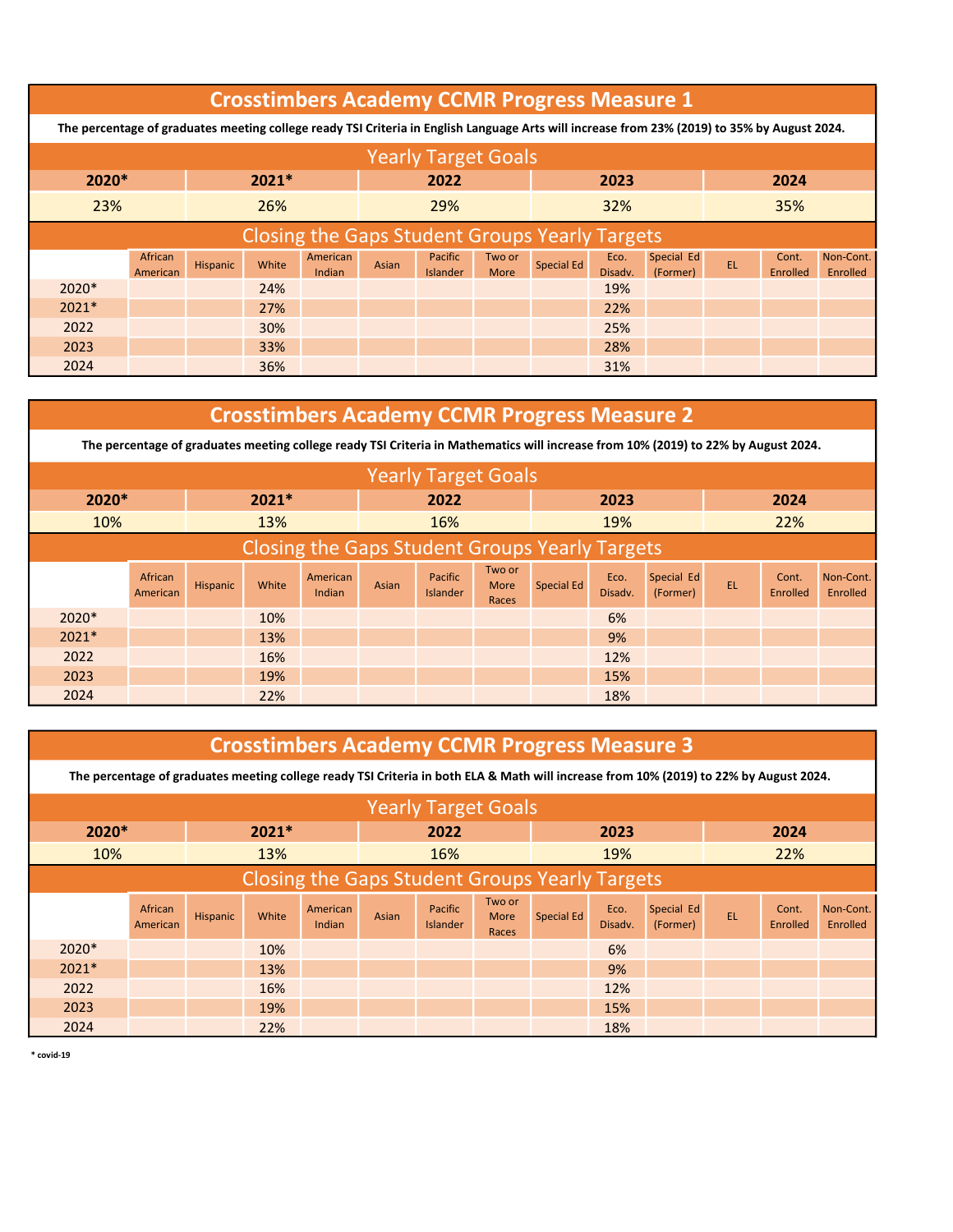|                                                       | <b>Crosstimbers Academy CCMR Goal</b>                                                                            |                 |       |                    |       |                                   |                         |                   |                 |                        |     |                   |                       |  |
|-------------------------------------------------------|------------------------------------------------------------------------------------------------------------------|-----------------|-------|--------------------|-------|-----------------------------------|-------------------------|-------------------|-----------------|------------------------|-----|-------------------|-----------------------|--|
|                                                       | The percentage of graduates that meet the criteria for CCMR will increase from 15% (2019) to 27% by August 2024. |                 |       |                    |       |                                   |                         |                   |                 |                        |     |                   |                       |  |
| <b>Yearly Target Goals</b>                            |                                                                                                                  |                 |       |                    |       |                                   |                         |                   |                 |                        |     |                   |                       |  |
|                                                       | 2020*<br>$2021*$<br>2022<br>2024<br>2023                                                                         |                 |       |                    |       |                                   |                         |                   |                 |                        |     |                   |                       |  |
| 15%                                                   | 18%<br>24%<br>27%<br>21%                                                                                         |                 |       |                    |       |                                   |                         |                   |                 |                        |     |                   |                       |  |
| <b>Closing the Gaps Student Groups Yearly Targets</b> |                                                                                                                  |                 |       |                    |       |                                   |                         |                   |                 |                        |     |                   |                       |  |
|                                                       | African<br>American                                                                                              | <b>Hispanic</b> | White | American<br>Indian | Asian | <b>Pacific</b><br><b>Islander</b> | Two or<br>More<br>Races | <b>Special Ed</b> | Eco.<br>Disadv. | Special Ed<br>(Former) | EL. | Cont.<br>Enrolled | Non-Cont.<br>Enrolled |  |
| $2020*$                                               |                                                                                                                  |                 | 16%   |                    |       |                                   |                         |                   | 25%             |                        |     |                   |                       |  |
| $2021*$                                               |                                                                                                                  |                 | 19%   |                    |       |                                   |                         |                   | 28%             |                        |     |                   |                       |  |
| 2022                                                  |                                                                                                                  |                 | 22%   |                    |       |                                   |                         |                   | 31%             |                        |     |                   |                       |  |
| 2023                                                  |                                                                                                                  |                 | 25%   |                    |       |                                   |                         |                   | 34%             |                        |     |                   |                       |  |
| 2024                                                  |                                                                                                                  |                 | 28%   |                    |       |                                   |                         |                   | 37%             |                        |     |                   |                       |  |

## Crosstimbers Academy CCMR Progress Measure 1

The percentage of graduates meeting college ready TSI Criteria in English Language Arts will increase from 23% (2019) to 35% by August 2024.

|                                                       |                     |          |         |                    |       | <b>Yearly Target Goals</b> |                         |                   |                 |                        |      |                   |                       |
|-------------------------------------------------------|---------------------|----------|---------|--------------------|-------|----------------------------|-------------------------|-------------------|-----------------|------------------------|------|-------------------|-----------------------|
| 2020*                                                 |                     |          | $2021*$ |                    | 2022  |                            |                         |                   | 2023            |                        | 2024 |                   |                       |
| 23%                                                   |                     |          | 26%     |                    |       | 29%                        |                         |                   | 32%             |                        | 35%  |                   |                       |
| <b>Closing the Gaps Student Groups Yearly Targets</b> |                     |          |         |                    |       |                            |                         |                   |                 |                        |      |                   |                       |
|                                                       | African<br>American | Hispanic | White   | American<br>Indian | Asian | Pacific<br><b>Islander</b> | Two or<br>More<br>Races | <b>Special Ed</b> | Eco.<br>Disadv. | Special Ed<br>(Former) | EL.  | Cont.<br>Enrolled | Non-Cont.<br>Enrolled |
| 2020*                                                 |                     |          | 24%     |                    |       |                            |                         |                   | 19%             |                        |      |                   |                       |
| $2021*$                                               |                     |          | 27%     |                    |       |                            |                         |                   | 22%             |                        |      |                   |                       |
| 2022                                                  |                     |          | 30%     |                    |       |                            |                         |                   | 25%             |                        |      |                   |                       |
| 2023                                                  |                     |          | 33%     |                    |       |                            |                         |                   | 28%             |                        |      |                   |                       |
| 2024                                                  |                     |          | 36%     |                    |       |                            |                         |                   | 31%             |                        |      |                   |                       |

|                            | <b>Crosstimbers Academy CCMR Progress Measure 2</b>                                                                                |          |       |                    |       |                            |                         |                   |                 |                        |    |                   |                       |  |
|----------------------------|------------------------------------------------------------------------------------------------------------------------------------|----------|-------|--------------------|-------|----------------------------|-------------------------|-------------------|-----------------|------------------------|----|-------------------|-----------------------|--|
|                            | The percentage of graduates meeting college ready TSI Criteria in Mathematics will increase from 10% (2019) to 22% by August 2024. |          |       |                    |       |                            |                         |                   |                 |                        |    |                   |                       |  |
| <b>Yearly Target Goals</b> |                                                                                                                                    |          |       |                    |       |                            |                         |                   |                 |                        |    |                   |                       |  |
|                            | 2020*<br>$2021*$<br>2022<br>2024<br>2023                                                                                           |          |       |                    |       |                            |                         |                   |                 |                        |    |                   |                       |  |
| 10%                        |                                                                                                                                    |          | 13%   |                    |       | 16%                        |                         |                   | 19%             |                        |    | 22%               |                       |  |
|                            | %                                                                                                                                  |          |       |                    |       |                            |                         |                   |                 |                        |    |                   |                       |  |
|                            | African<br>American                                                                                                                | Hispanic | White | American<br>Indian | Asian | Pacific<br><b>Islander</b> | Two or<br>More<br>Races | <b>Special Ed</b> | Eco.<br>Disadv. | Special Ed<br>(Former) | EL | Cont.<br>Enrolled | Non-Cont.<br>Enrolled |  |
| 2020*                      |                                                                                                                                    |          | 10%   |                    |       |                            |                         |                   | 6%              |                        |    |                   |                       |  |
| $2021*$                    |                                                                                                                                    |          | 13%   |                    |       |                            |                         |                   | 9%              |                        |    |                   |                       |  |
| 2022                       |                                                                                                                                    |          | 16%   |                    |       |                            |                         |                   | 12%             |                        |    |                   |                       |  |
| 2023                       |                                                                                                                                    |          | 19%   |                    |       |                            |                         |                   | 15%             |                        |    |                   |                       |  |
| 2024                       |                                                                                                                                    |          | 22%   |                    |       |                            |                         |                   | 18%             |                        |    |                   |                       |  |

Crosstimbers Academy CCMR Progress Measure 3